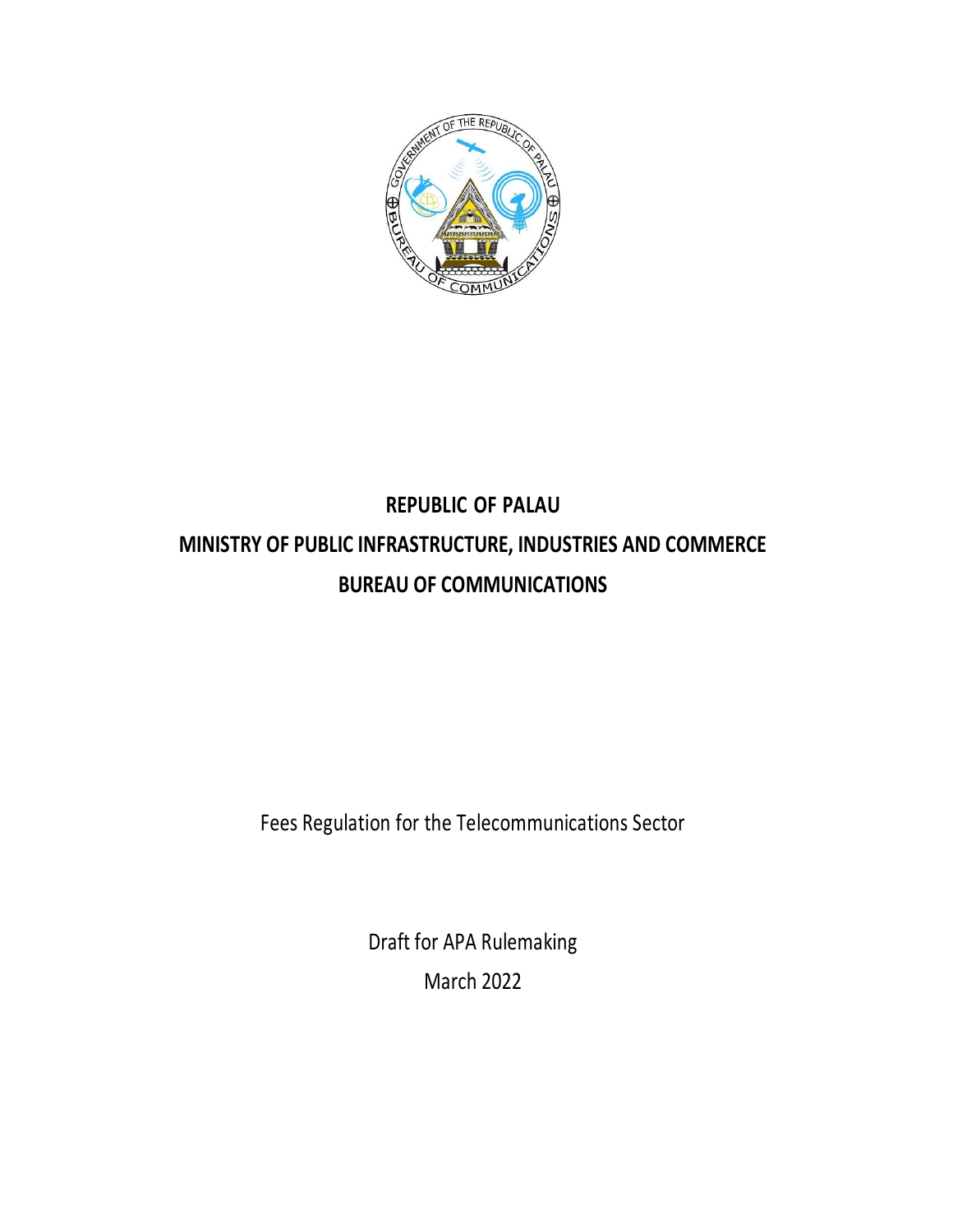## **Contents**

| Chapter II. Fees Applicable to Individual Licenses, Individual Consolidated Licenses, and Class Licenses |  |
|----------------------------------------------------------------------------------------------------------|--|
|                                                                                                          |  |
|                                                                                                          |  |
| §7. Annual fee payable by individual licensees, the individual consolidated licensee and class licensees |  |
| Chapter III. Fees applicable to Spectrum Licenses, Station Licenses and Allocated National Significant   |  |
|                                                                                                          |  |
|                                                                                                          |  |
|                                                                                                          |  |
|                                                                                                          |  |
| §12. Late payment of annual fees for station licenses, spectrum licenses and allocated national          |  |
|                                                                                                          |  |
|                                                                                                          |  |
| Chapter IV. Payment Provisions for Individual Licensees, the Individual Consolidated Licensee and Class  |  |
|                                                                                                          |  |
| §14. Reporting obligations for individual licensees, the individual consolidated licensee and class      |  |
|                                                                                                          |  |
| §15. Payment of annual fees by individual licensees, the individual consolidated licensee and class      |  |
|                                                                                                          |  |
|                                                                                                          |  |
|                                                                                                          |  |
|                                                                                                          |  |
|                                                                                                          |  |
|                                                                                                          |  |
|                                                                                                          |  |
|                                                                                                          |  |
|                                                                                                          |  |
|                                                                                                          |  |
| §24. Phasing in of the introduction of annual license fees with state subsidies  10                      |  |
|                                                                                                          |  |
|                                                                                                          |  |
| §2. Application and renewal fees for individual, individual consolidated and class licensees  11         |  |
| §3. Annual license fees for individual, individual consolidated and class licensees 11                   |  |
|                                                                                                          |  |
|                                                                                                          |  |
|                                                                                                          |  |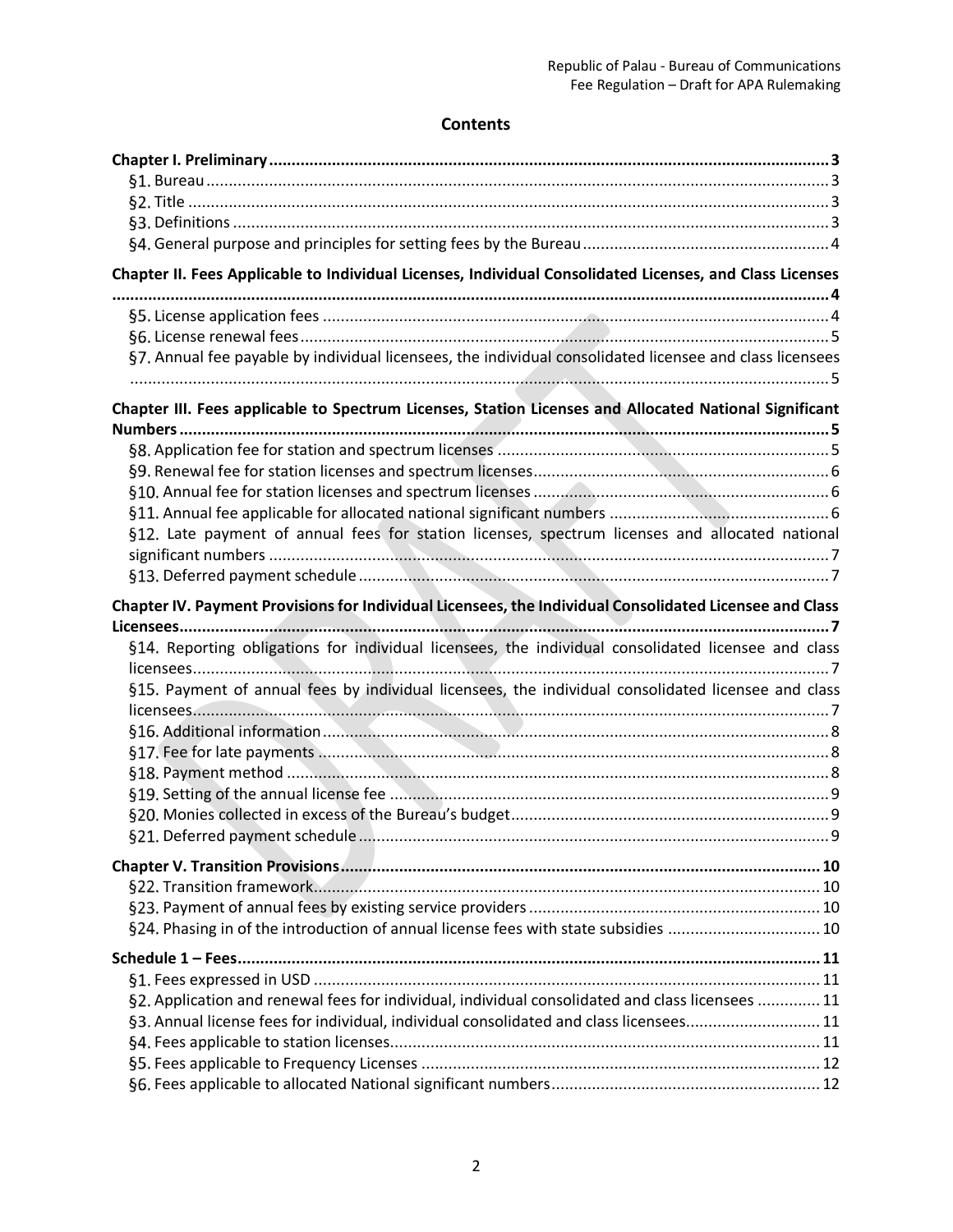## **Fees Regulation for the Telecommunications Sector**

## <span id="page-2-0"></span>**Chapter I. Preliminary**

## <span id="page-2-1"></span>**Bureau**

This regulation is promulgated by the Bureau pursuant to the powers granted by §302(b), 304(a) and 705(c) of the Act.

## <span id="page-2-2"></span>§2. Title

This regulation may be cited as the "Fees Regulation for the Telecommunications Sector, 2022."

## <span id="page-2-3"></span>§3. Definitions

- (a) Any word, phrase or expression used in this regulation shall, unless the context requires otherwise or it is expressly defined herein, have the same meaning as it has in the Act.
- (b) Headings and titles used in this regulation are for reference only and shall not affect their interpretation or construction.
- (c) References to a word or phrase in the singular encompass references to words or phrases in the plural, and vice versa.
- (d) The terms listed below shall have the following meanings:
	- (1) "Act" means the Palau National Telecommunications Act of 2017 codified in Title 15 of the Palau National Code, as may be amended from time to time;
	- (2) "Adjusted gross revenue" means the operating revenues accrued during a fiscal year from the provision of telecommunications networks and telecommunications services by a licensee less payments made to other licensees for interconnection and access services. Adjusted gross revenue in accordance with the Act does not include:
		- (A) operating grants and contributions which a licensee may receive from the Government of Palau, or another institution;
		- (B) revenues from the provision of services not subject to licensing under the Act; or
		- (C) revenues from the sale, lease or distribution of customer equipment.
	- (3) "Bureau" means the Bureau of Communications established under Title 2 of the Palau National Code, or its successors;
	- (4) "Class license" means an operating license granted in accordance with Chapter IV of the Telecommunications Licensing Rules, 2022, and its amendments;
	- (5) "Class licensee" means a person who holds a Class License;
	- (6) "Day" means calendar days, unless otherwise stated;
	- (7) "Fiscal year" means the 12-month period ending September 30 in accordance with accounting and audit schedules of the Office of the National Public Auditor of the Republic of Palau;
	- (8) "Individual consolidated license" means an operating license granted pursuant to §705 of the Act;
	- (9) "Individual consolidated licensee" means PNCC as per §705 of the Act;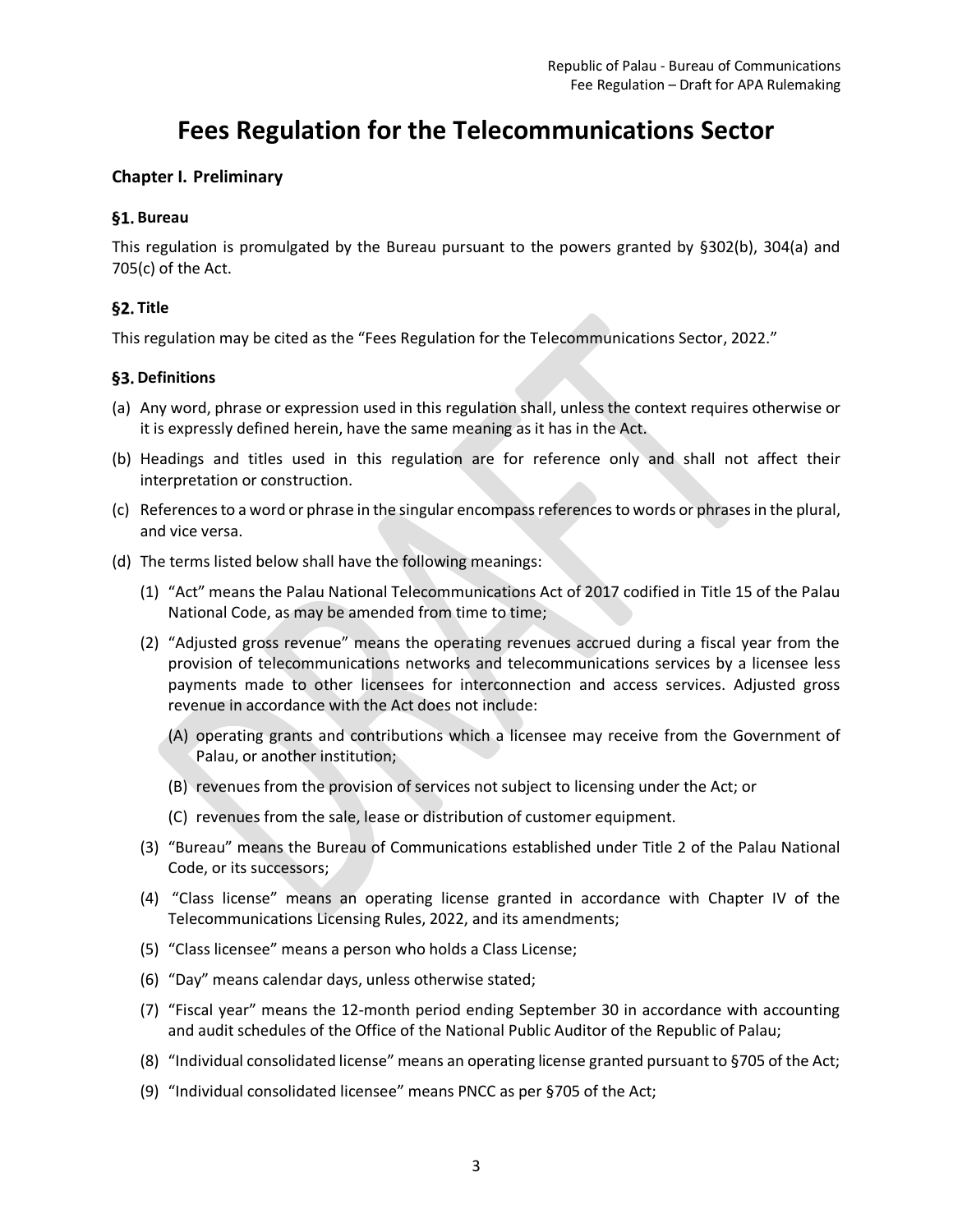- (10)"Individual licensee" means a person who holds an individual license;
- (11)"Individual license" means an operating license granted in accordance with Chapter III of the Telecommunications License Rules, 2022, and its amendments;
- (12)"Licensee" means, for the purpose of this regulation, a holder of an individual license, an individual consolidated license or a class license as the context may require;
- (13)"National significant numbers" means a sequence of digits that can identify an origin or destination of communications in the Republic of Palau and that, when preceded by the country code for the Republic of Palau, can even be used for this identification in another country;
- (14)"Operating license" means either an individual license, an individual consolidated license or a class license;
- (15)"Palau" means the Republic of Palau;
- (16)"Person" means any natural person or other nongovernmental entity, however organized;
- (17)"PNCC" means the Palau National Communications Corporation;
- (18)"Spectrum license" means a license authorizing the use of specific spectrum blocks or particular frequencies within the radio frequency spectrum for the provision of telecommunications services in Palau as established in the Radio Frequency Licensing Rules, 2022, and its amendments;
- (19)"Spectrum licensee" means a person who holds a spectrum license;
- (20) "Station license" means a license authorizing the deployment of a specific transmitting station in Palau as established in the Radio Frequency Licensing Rules, 2022, and its amendments;
- (21) "Station licensee" means a person who holds a station license;
- (22)"USD" means Dollars of the United States of America.

#### <span id="page-3-0"></span>**General purpose and principles for setting fees by the Bureau**

- (a) The fees set forth in this regulation have been determined in accordance with the general purpose established in §304(a) of the Act.
- (b) The fees set forth in this regulation are set in consideration of the following factors:
	- (1) the need to collect sufficient revenues from licensees to fund the operations and activities of the Bureau;
	- (2) the impact of fees on consumers and operators;
	- (3) the need to promote efficient use of national scarce resources; and
	- (4) ensuring conformity with the Act.

## <span id="page-3-1"></span>**Chapter II. Fees Applicable to Individual Licenses, Individual Consolidated Licenses, and Class Licenses**

#### <span id="page-3-2"></span>**License application fees**

- (a) A person requesting:
	- (1) the grant of an individual license, or
	- (2) the registration as a class license,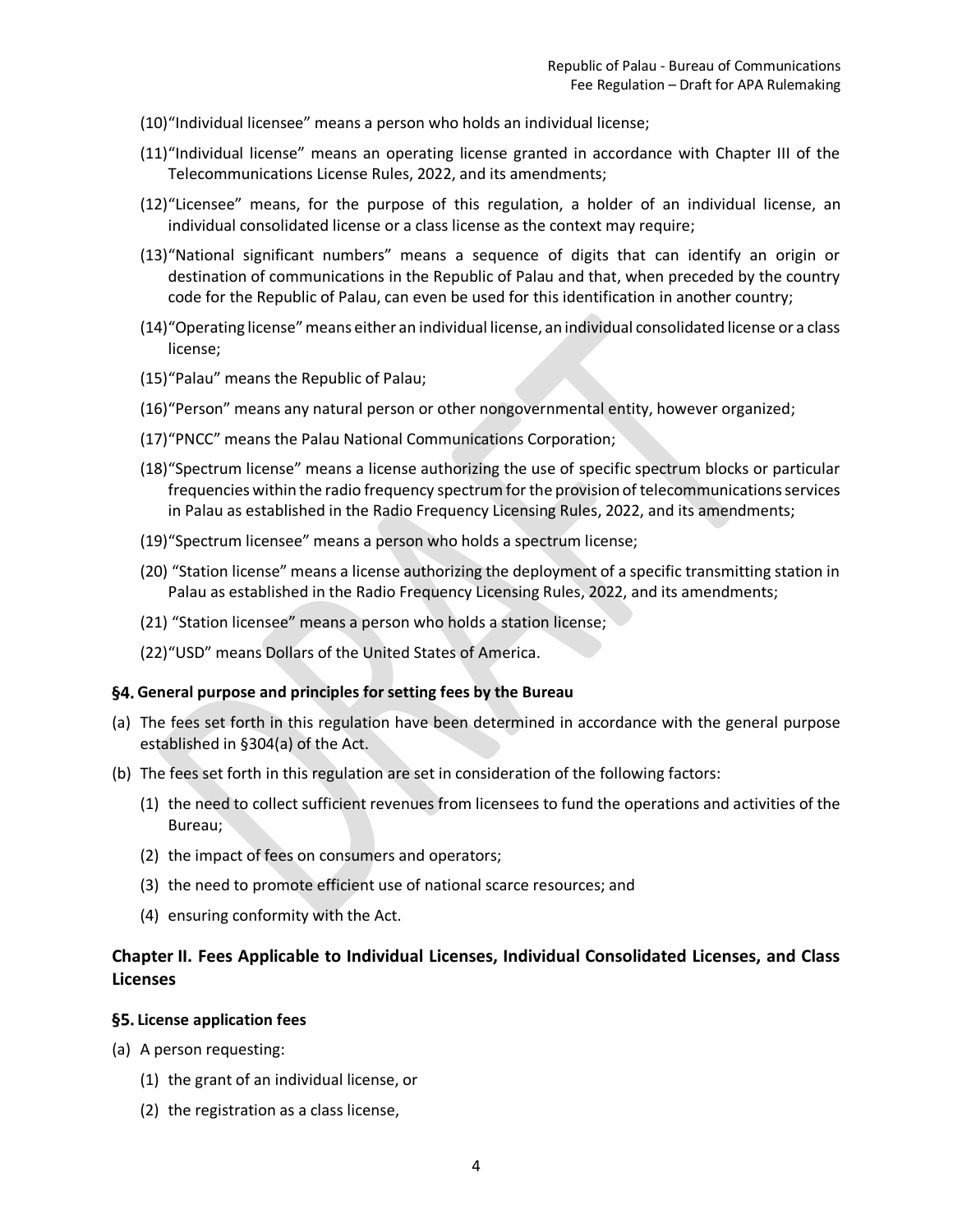shall pay the application fee specified in Schedule 1 prior to filing the license application or registration.

- (b) The Bureau shall not process an application for the grant of an individual license or for the registration of a class license if the applicant fails to demonstrate in the manner prescribed by the Bureau that the relevant application fee has been paid.
- (c) The application fee is not refundable.

#### <span id="page-4-0"></span>**License renewal fees**

- (a) A person requesting the renewal of:
	- (1) an individual license;
	- (2) an individual consolidated license; or
	- (3) a class license,

shall pay the renewal fee specified in Schedule 1 prior to filing of the renewal application.

- (b) The Bureau shall not process an application for renewal of an individual license, an individual consolidated license or a class license if the licensee fails to demonstrate in the manner prescribed by the Bureau that the relevant application fee has been paid.
- (c) The renewal fee is not refundable.

## <span id="page-4-1"></span>**Annual fee payable by individual licensees, the individual consolidated licensee and class licensees**

- (a) Individual licensees, the individual consolidated licensee and class licensees shall pay to the Bureau:
	- (1) an annual license fee as specified in Schedule 1;
	- (2) based on a percentage of the licensee's adjusted gross revenues for the previous fiscal year.
- (b) Individual licensees, the individual consolidated licensee, and class licensees shall pay the annual fee in the manner prescribed in [Chapter IV.](#page-6-2)

## <span id="page-4-2"></span>**Chapter III. Fees applicable to Spectrum Licenses, Station Licenses and Allocated National Significant Numbers**

#### <span id="page-4-3"></span>**Application fee for station and spectrum licenses**

- (a) A person applying for a station license or spectrum license shall pay the application fee as specified in Schedule 1.
- (b) The Bureau shall not process an application for a Station or Spectrum license if the applicant fails to demonstrate, in the manner prescribed by the Bureau, that the relevant application fee has been paid.
- (c) The application fee is not refundable.
- (d) A person applying for a spectrum license being awarded in a competitive tender process shall pay:
	- (1) the application fee specified by the Bureau for that competitive tender, if any;
	- (2) in the manner prescribed by the Bureau in the relevant tender documents.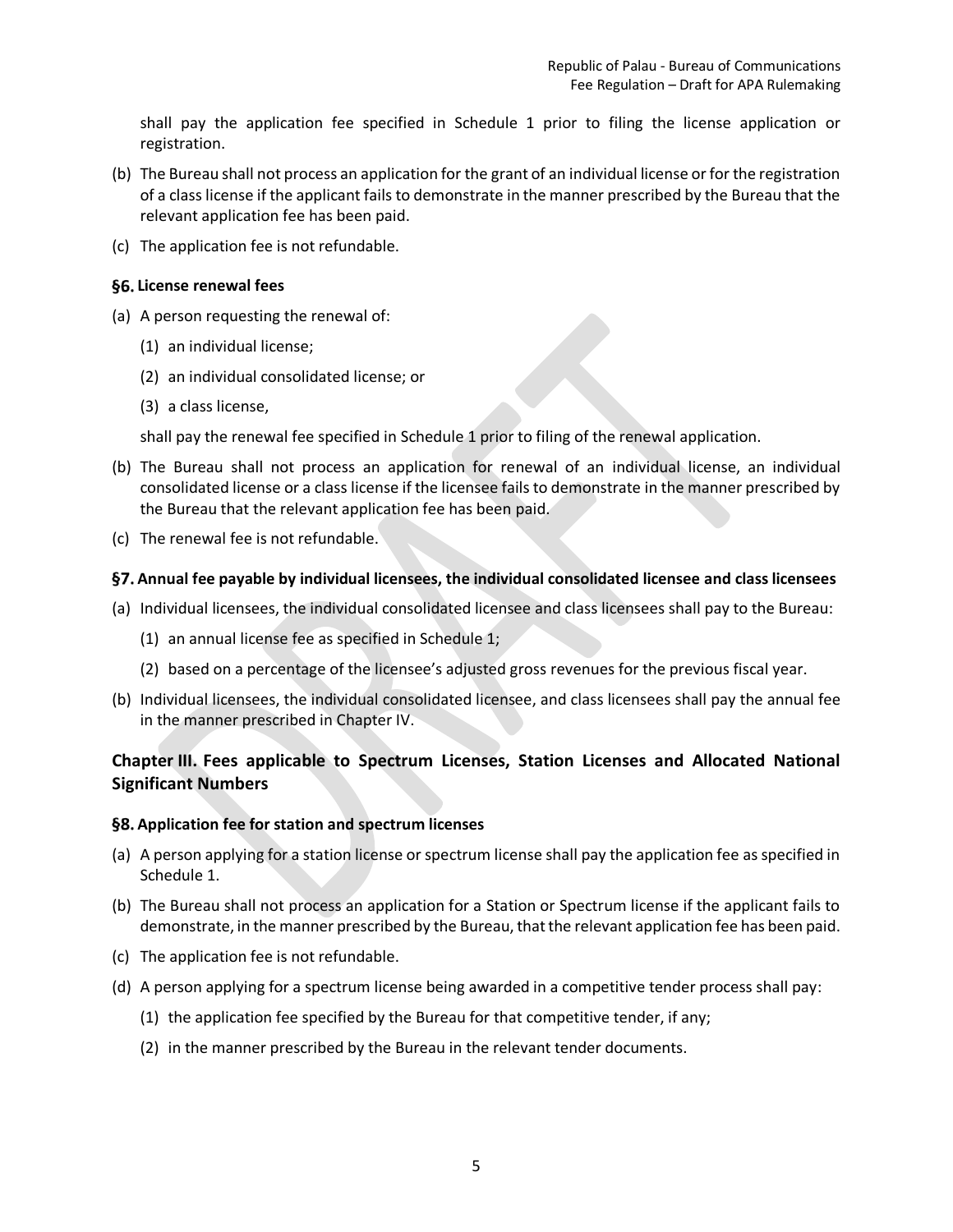#### <span id="page-5-0"></span>**Renewal fee for station licenses and spectrum licenses**

- (a) Renewal of station licenses and spectrum licenses shall accrue a renewal fee as specified in Schedule 1.
- (b) The Bureau may refuse to process a renewal application for a station license or a spectrum license if the relevant renewal fee has not been paid.

#### <span id="page-5-1"></span>**Annual fee for station licenses and spectrum licenses**

- (a) The holder of a station license or spectrum license shall pay annual fees as specified in Schedule 1 for each year of the license term.
- (b) Station licensees and spectrum licensees shall pay the annual fee as follows:
	- (1) upon grant of a station license or spectrum license, the Bureau shall issue and serve on the licensee an invoice for an amount equal to the pro rata remainder of the fiscal year calculated from the date of issuance of the license until the last day of the fiscal year in question;
	- (2) by October 30 of every subsequent year of the station license or spectrum license term with the exeption of the last year of the term, the Bureau shall issue and serve on the licensee an invoice for the applicable annual fee in accordance with Schedule 1;
	- (3) by October 30 of the last year of the license term, the Bureau shall issue and serve on the licensee an invoice for an amount equal to the pro rata remainder of the fiscal year calculated from the first day of the fiscal year in question to the last day of the license term.
- (c) This section shall apply to annual fees payable by the individual consolidated licensee for the right to use radio frequency resources assigned in its license.
- (d) Annual fees calculated in accordance with this section shall be payable in the manner specified in [§18](#page-7-2) within fifteen (15) days of receiving the invoice.

#### <span id="page-5-5"></span><span id="page-5-2"></span>**Annual fee applicable for allocated national significant numbers**

- (a) A licensee shall pay annual fees as specified in Schedule 1 for each national significant number that is allocated to it pursuant to the Numbering Rules, 2022, and its amendments.
- <span id="page-5-3"></span>(b) The Bureau shall issue and serve on the licensee an invoice for the applicable annual fee for allocated national significant numbers by October 30 of every year based on:
	- (1) the total number of national significant numbers allocated to the licensee on October 1 of the year in question; and
	- (2) the applicable fee set forth in Schedule 1.
- <span id="page-5-4"></span>(c) Upon an allocation of national significant numbers, the Bureau shall issue and serve on the licensee an invoice for the applicable annual fee equal to the pro rata remainder of the fiscal year calculated from the date of allocation until the last day of the fiscal year in question based on:
	- (1) the number of national significant numbers included in the allocation in question; and
	- (2) the applicable fee set forth in Schedule 1.
- (d) Licensees shall pay the invoice issued in accordance with subsections [\(b\)](#page-5-3) and [\(c\)](#page-5-4) in the manner specified in [§18](#page-7-2) within fifteen (15) days of receiving the invoice.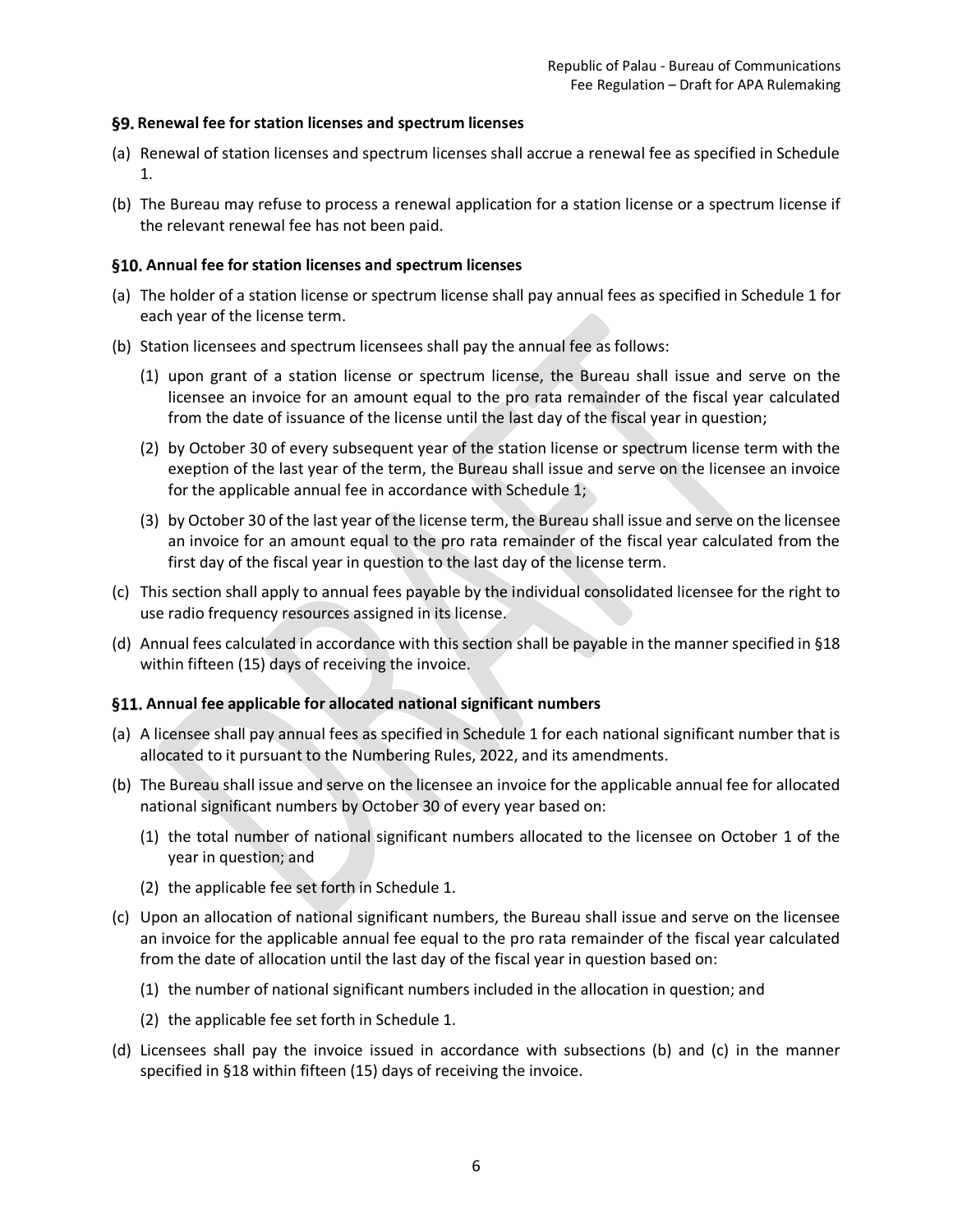## <span id="page-6-0"></span>**Late payment of annual fees for station licenses, spectrum licenses and allocated national significant numbers**

Should a person not pay the annual fee owed to the Bureau in full in the time and manner specified in [§10\(b\)](#page-5-1) o[r §11\(d\),](#page-5-5) as applicable, the Bureau shall within five (5) working days direct the person to promptly:

- (a) pay any outstanding amount of the annual fee owed to the Bureau; and
- (b) pay the applicable late payment fee calculated in accordance with [§17\(a\)](#page-7-1)[\(2\).](#page-7-3)

#### <span id="page-6-1"></span>§13. Deferred payment schedule

<span id="page-6-7"></span>(a) Notwithstanding the provisions of [§10\(b\),](#page-5-1) [§11\(d\)](#page-5-5) and §12, a licensee may request that the Bureau allow for annual fee payments to be fragmented into instalments and paid on the basis of a deferred payment schedule in accordance with [§21.](#page-8-2)

## <span id="page-6-2"></span>**Chapter IV. Payment Provisions for Individual Licensees, the Individual Consolidated Licensee and Class Licensees**

## <span id="page-6-5"></span><span id="page-6-3"></span>**Reporting obligations for individual licensees, the individual consolidated licensee and class licensees**

- (a) Licensees shall submit to the Bureau quarterly financial reports specifying the adjusted gross revenues accrued by the licensee in the quarter being reported as follows:
	- (1) the first quarter report for the period from October 1 to December 31, shall be submitted by January 15;
	- (2) the second quarter report for the period from January 1 to March 31, shall be submitted by April 15;
	- (3) the third quarter report for the period from April 1 to June 30, shall be submitted by July 15; and
	- (4) the fourth quarter report for the period from July 1 to September 30, shall be submitted by October 15.
- <span id="page-6-6"></span>(b) Licensees shall submit to the Bureau an annual financial report specifying the adjusted gross revenues accrued by the licensee in the previous fiscal year by November 15 of every year.
- (c) Licensees may file an amended quarterly report to address clerical errors or other errors or omissions within thirty (30) days of the filing date referred to in subsection (a).
- (d) In addition to the reporting requirements set forth in subsections (a) and (b), licensee shall also submit audited financial statements to the Bureau for every fiscal year no later than six (6) months after the end of the fiscal year, provided the licensee earned over USD 1,000,000 in adjusted gross revenues during that fiscal year.
- (e) Licensees shall implement transparent accounting methods to ensure they are able to accurately report adjusted gross revenues in accordance with the Act and this regulation.

#### <span id="page-6-4"></span>**Payment of annual fees by individual licensees, the individual consolidated licensee and class licensees**

(a) The Bureau shall issue and serve on licensees an invoice for the applicable annual fees set out in [§7](#page-4-1) by November 30 of every year based on: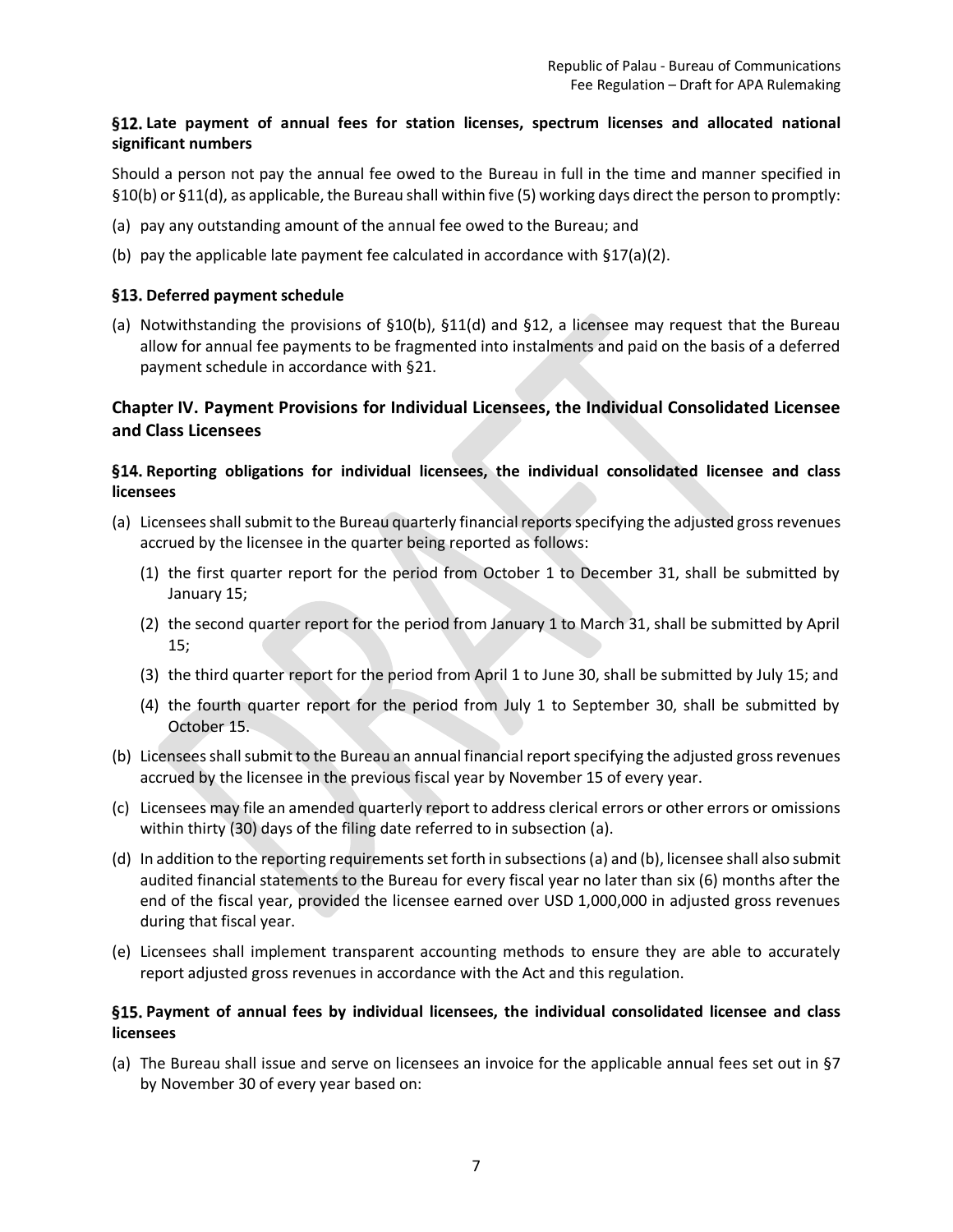- (1) the combined adjusted gross revenues reported by the licensee for the preceding fiscal year; and
- (2) the applicable annual fee set by the Bureau in accordance with [§19.](#page-8-0)
- (b) Licensees shall pay the invoice for the annual license fee owed to the Bureau in the manner specified in [§18](#page-7-4) within fifteen (15) days of receiving the invoice.

#### <span id="page-7-0"></span>**Additional information**

- (a) The Bureau may request by written order, and the licensee shall provide, additional information that is reasonably necessary to verify the information reported in accordance with [§14\(a\)](#page-6-5) and [\(b\),](#page-6-6) including, but not limited to:
	- (1) audited financial statements of licensees with revenues below the threshold specified in  $$14(d)$ ; or
	- (2) certifications of the truthfulness and correctness of adjusted gross revenue reported signed by a qualified auditor.
- (b) Licensees shall provide the additional information referred to in subsection (a) within the timeframe determined by the Bureau in its order.
- (c) In the event of a material difference in the amount of adjusted gross revenues reported by the licensee in accordance with [§14](#page-6-5) and the amount verified by the Bureau pursuant to subsection (a), the Bureau shall direct the licensee to:
	- (1) submit an amended adjusted gross revenue report within a specified time;
	- (2) pay an additional fee installment corresponding to the difference between the annual fee effectively owed as verified by the Bureau in accordance with subsection (a) and the amount of annual fee paid by the licensee for that fiscal year; and
	- (3) pay any late payment fee owed to the Bureau in accordance with  $$17(a)(2)$ , if applicable.

#### <span id="page-7-1"></span>**Fee for late payments**

- <span id="page-7-5"></span><span id="page-7-3"></span>(a) Should a licensee not pay the annual fee owed to the Bureau in full in the time specified in [§15\(b\),](#page-6-4) the Bureau shall within five (5) working days direct the licensee to promptly:
	- (1) pay any outstanding balance of the fee owed to the Bureau; and
	- (2) pay a late payment fee according to the following formula:

Late payment  $fee = A$ mount of  $fee$  owed  $*$ Number of days late 365 days

(b) For purpose of the formula in subsection [\(a\)\(](#page-7-5)2), the "Number of days late" means the number of days starting on the first day after the end of the grace period until the day the licensee effectively pays the fee owed to the Bureau in full.

#### <span id="page-7-4"></span><span id="page-7-2"></span>§18. Payment method

- (a) Pursuant to §304(b) of the Act, all fees and charges payable to the Bureau shall be directed to a bank account nominated by the Bureau.
- (b) The Bureau shall make this information known to licensees in advance of when payment is due.
- (c) Licensees shall pay fees using the prescribed forms made by the Bureau from time to time.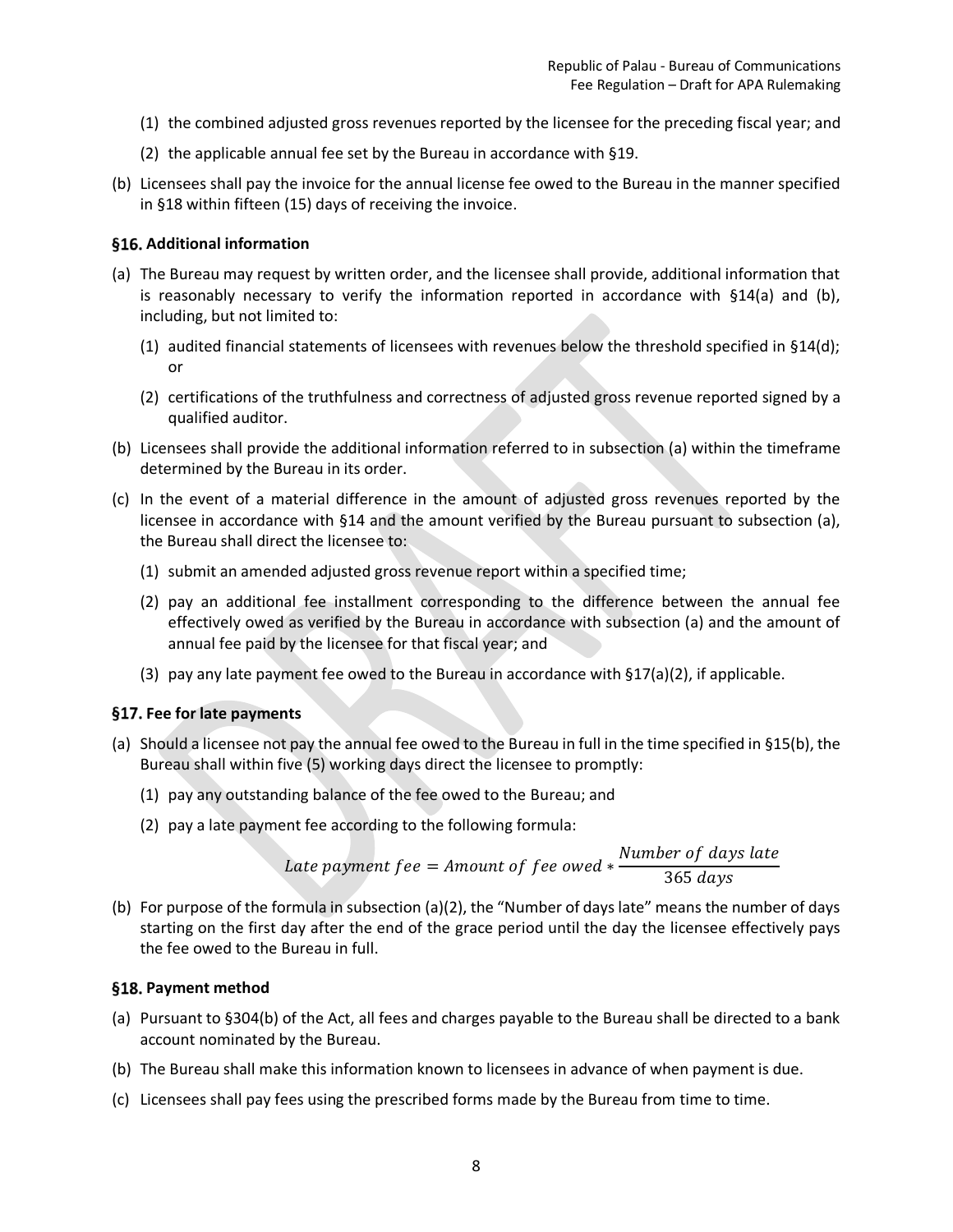#### <span id="page-8-0"></span>**Setting of the annual license fee**

- <span id="page-8-3"></span>(a) By November 30 of every year the Bureau shall calculate the specific percentage of adjusted gross revenue that licensees must pay in accordance wit[h §7.](#page-4-1)
- (b) The Bureau shall set the specific percentage referenced in subsection [\(a\):](#page-8-3)
	- (1) within the percentage range established i[n §3](#page-10-3) of Schedule 1 of this regulation;
	- (2) taking into account the adjusted gross revenues reported by licensees pursuant to [§13;](#page-6-1) and
	- (3) in a manner to ensure the Bureau's funding needs for the fiscal year in question are met.
- (c) For avoidance of doubt:
	- (1) The calculation referred to in subsection [\(a\)](#page-8-3)
		- (A) does not amend or modify this regulation; and

(B) can be made by the Bureau as simple administrative calculation without the need to undertake a rulemaking or other consultation process under the Act.

(2) the Bureau in determining its funding needs for the fiscal year in question shall base its needs on its annual budget for that fiscal year as submitted pursuant to §304(4) of the Act.

#### <span id="page-8-1"></span>**Monies collected in excess of the Bureau's budget**

Any monies that the Bureau collects in excess of its approved annual budget and forecast funding needs shall be allocated in accordance with §304(f) of the Act.

#### <span id="page-8-2"></span>§21. Deferred payment schedule

- (a) Notwithstanding [§15,](#page-6-4) under exceptional circumstances a licensee may request that the Bureau allow for its annual fee payments to be fragmented into up to four (4) instalments and paid on the basis of a deferred payment schedule.
- (b) The Bureau may grant the request in subsection [\(a\)](#page-6-7) provided that it is satisfied that:
	- (1) based on exceptional circumstances the payment of annual fees in one installment and on the dates established in this regulation will likely cause material financial harm to the licensee or otherwise adversely and materially impact the licensee's ability to provide service;
	- (2) the granting of a deferred payment schedule is not unduly discriminatory or distorts competition in the market; and
	- (3) the granting of the deferred payment schedule will not adversely impact the operation of the Bureau.
- (c) Any deferred payment schedule granted under subsection [\(a\)](#page-6-7) may be:
	- (1) subject to conditions established by the Bureau; and
	- (2) rescinded by the Bureau at its discretion with fifteen (15) days' notice.
- (d) Late payment fees calculated in accordance with  $\S 17(a)(2)$  $\S 17(a)(2)$  shall not apply if the licensee complies with the deferred payment schedule established by the Bureau under subsection [\(a\).](#page-6-7)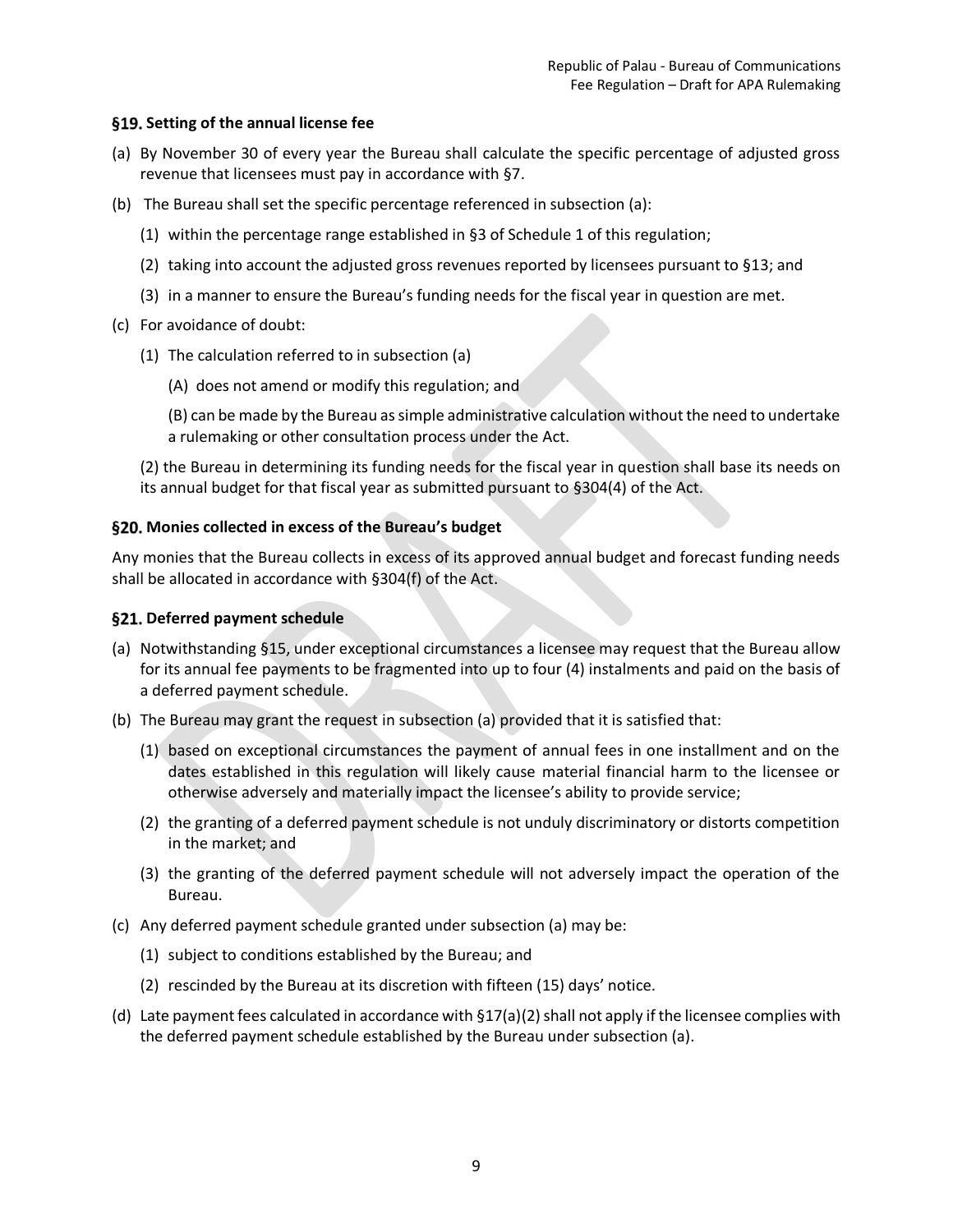## <span id="page-9-0"></span>**Chapter V. Transition Provisions**

## <span id="page-9-1"></span>**§22. Transition framework**

Within thirty (30) days of the effective date of this regulation, the Bureau shall:

- (a) make available prescribed forms for making fee payments established i[n §18\(c\);](#page-7-2) and
- (b) designate an account or accounts payable for the deposit of licensees' fees.

#### <span id="page-9-2"></span>**Payment of annual fees by existing service providers**

- (a) Existing service providers shall pay annual fees set out in [§7](#page-4-1) starting the fiscal year immediately following the effective date of this regulation.
- (b) For avoidance of doubt, existing service providers that obtain licenses consistent with the Act and applicable rules issued by the Bureau during the 2021-2022 fiscal year shall:
	- (1) submit quarterly and annual reports for the 2021-2022 fiscal year in accordance wit[h §14;](#page-6-3)
	- (2) pay the first annual fees set out in [§7](#page-4-1) and invoiced by the Bureau by November 30, 2023 based on the adjusted gross revenues reported for fiscal year 2021-2022.
- (c) In this section, "existing service provider" means a person:
	- (1) that is authorized to provide telecommunications services in Palau before the effective date of the Act, and
	- (2) that has obtained an operating license and/or a radio frequency license in accordance with the Act.

## <span id="page-9-3"></span>**Phasing in of the introduction of annual license fees**

For the first three fiscal years immediately following the effective date of this regulation, the amount of annual license fee calculated under [§19](#page-8-0) will be reduced by an amount equivalent to any grants, loans and monies appropriated to the Bureau's budget.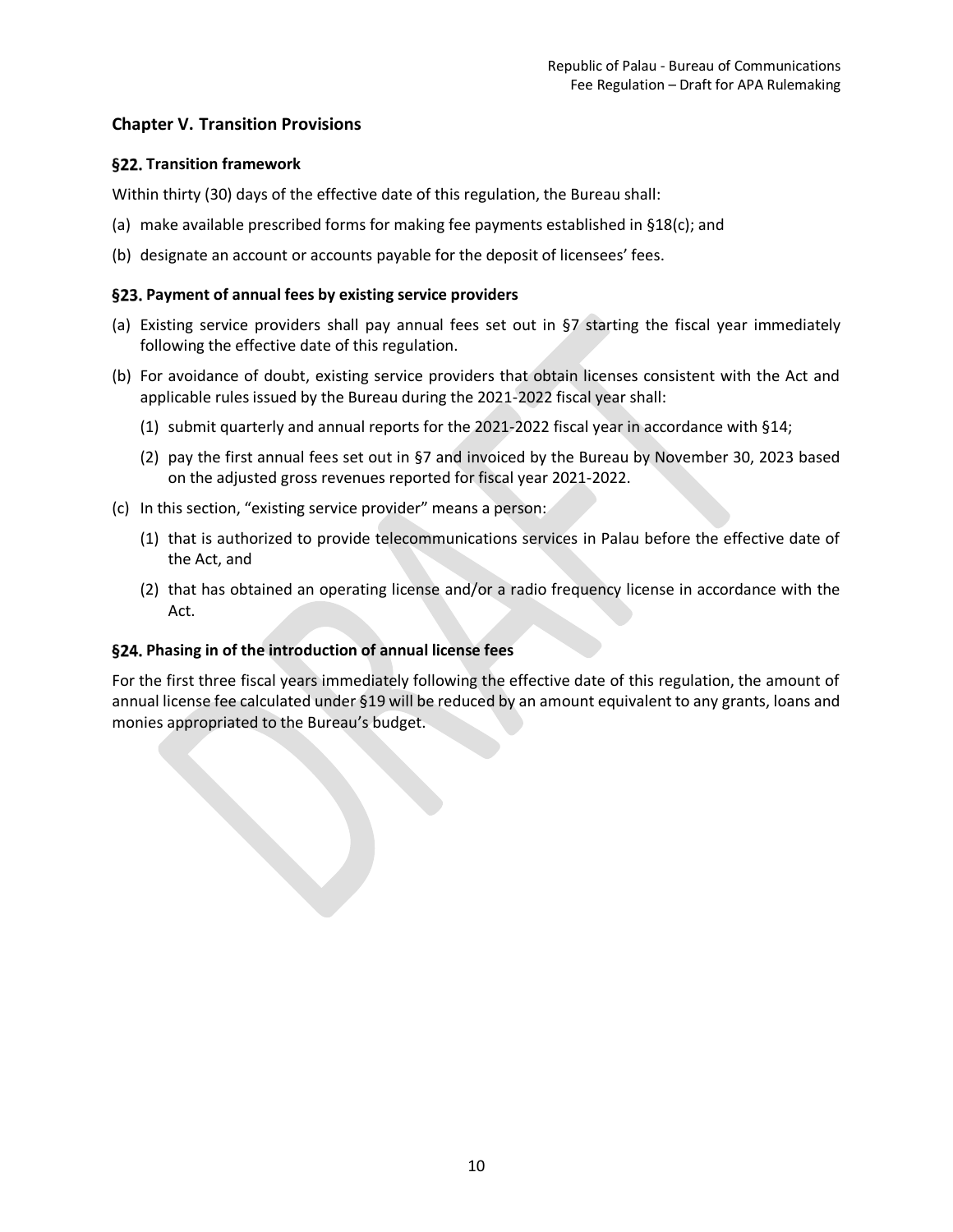## <span id="page-10-0"></span>**Schedule 1 – Fees**

## <span id="page-10-1"></span>**Fees expressed in USD**

All fees established in this schedule are expressed in USD.

#### <span id="page-10-2"></span>**Application and renewal fees for individual, individual consolidated and class licensees**

| <b>License Type</b>                   | <b>Application Fee</b> | <b>Renewal Fee</b> |
|---------------------------------------|------------------------|--------------------|
| Individual License                    | 320                    | 160                |
| Individual<br>Consolidated<br>License | 0                      | 160                |
| Class License                         | 160                    | 80                 |

#### <span id="page-10-3"></span>**Annual license fees for individual, individual consolidated and class licensees**

| <b>License Type</b>                             | <b>Description</b>                                    | <b>Annual Fee</b>                                                                                |
|-------------------------------------------------|-------------------------------------------------------|--------------------------------------------------------------------------------------------------|
| Individual<br>License,<br>Individual            | Gross revenues below USD 100,000                      |                                                                                                  |
| Consolidated<br>License and<br>Class<br>License | Gross revenues equal to or higher<br>than USD 100,000 | Up to 2% of adjusted gross revenues<br>as determined by the Bureau in<br>accordance with §19 (a) |

## <span id="page-10-4"></span>**Fees applicable to station licenses**

| <b>License Type</b>                   | <b>Application Fee</b> | <b>Annual Fee</b>                                        | <b>Renewal Fee</b>                                       |
|---------------------------------------|------------------------|----------------------------------------------------------|----------------------------------------------------------|
|                                       |                        |                                                          |                                                          |
| Aeronautical Station (ground station) | 80                     | 220                                                      | 40                                                       |
| Aeronautical Station (mobile station) | 80                     | 190                                                      | 40                                                       |
| Amateur License                       | 20                     | 20                                                       | 10                                                       |
| <b>Ship Station License</b>           | 80                     | 100                                                      | 41                                                       |
| Satellite Earth Station License       | 160                    | 200                                                      | 80                                                       |
| <b>Other Station License</b>          | 40                     | As determined by<br>the Bureau in the<br>station license | As determined by<br>the Bureau in the<br>station license |